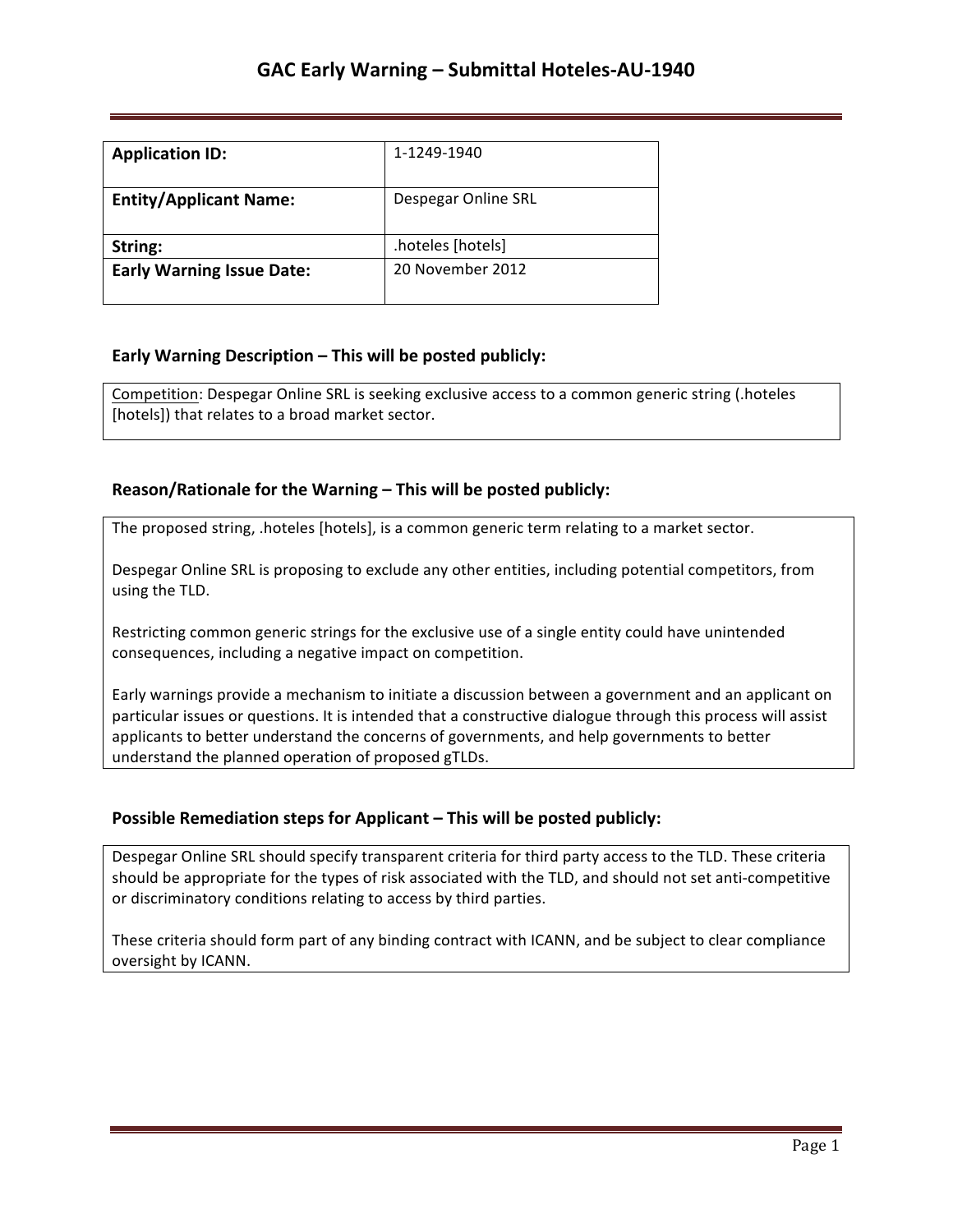### **Further Notes from GAC Member(s) (Optional) – This will be posted publicly:**

This Early Warning is from the Department of Broadband, Communications and the Digital Economy (DBCDE), on behalf of the Australian Government. In the first instance, communications and responses to this early warning should be emailed to gacearlywarning@gac.icann.org, with the text "Australian EW" and the application ID in the subject field.

# **INFORMATION FOR APPLICANTS**

# **About GAC Early Warning**

The GAC Early Warning is a notice only. It is not a formal objection, nor does it directly lead to a process that can result in rejection of the application. However, a GAC Early Warning should be taken seriously as it raises the likelihood that the application could be the subject of GAC Advice on New gTLDs or of a formal objection at a later stage in the process. Refer to section 1.1.2.4 of the Applicant Guidebook (http://newgtlds.icann.org/en/applicants/agb) for more information on GAC Early Warning.

# **Instructions if you receive the Early Warning**

**ICANN** strongly encourages you work with relevant parties as soon as possible to address the concerns voiced in the GAC Early Warning.

### **Asking questions about your GAC Early Warning**

If you have questions or need clarification about your GAC Early Warning, please contact gacearlywarning@gac.icann.org. As highlighted above, ICANN strongly encourages you to contact gacearlywarning@gac.icann.org as soon as practicable regarding the issues identified in the Early Warning. 

### **Continuing with your application**

If you choose to continue with the application, then the "Applicant's Response" section below should be completed. In this section, you should notify the GAC of intended actions, including the expected completion date. This completed form should then be sent to gacearlywarning@gac.icann.org. If your remediation steps involve submitting requests for changes to your application, see the change request process at http://newgtlds.icann.org/en/applicants/customer-service/change-requests.

In the absence of a response, ICANN will continue to process the application as submitted.

### **Withdrawing your application**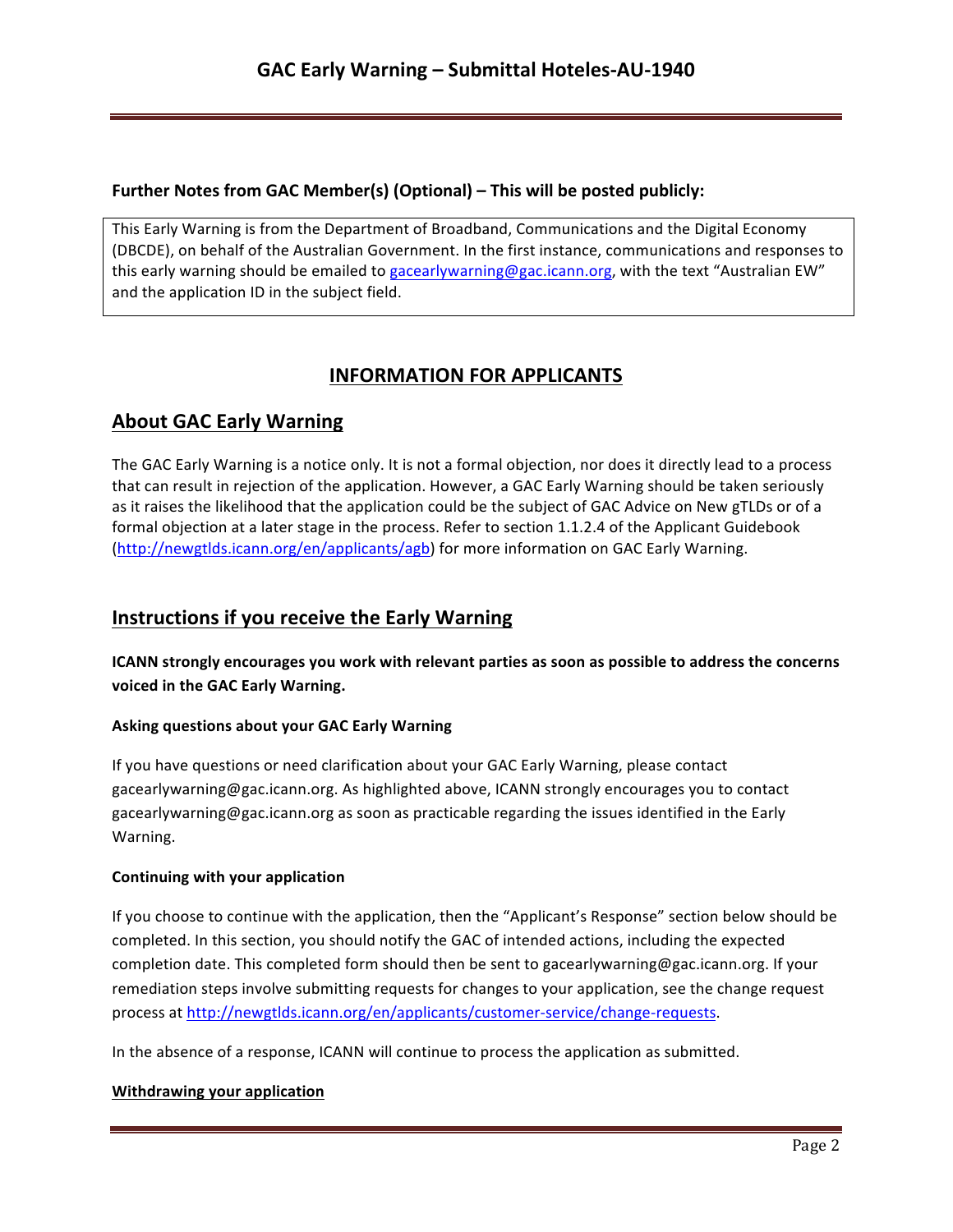# GAC Early Warning - Submittal Hoteles-AU-1940

If you choose to withdraw your application within the 21-day window to be eligible for a refund of 80% of the evaluation fee (USD 148,000), please follow the withdrawal process published at http://newgtlds.icann.org/en/applicants/customer-service/withdrawal-refund. Note that an application can still be withdrawn after the 21-day time period; however, the available refund amount is reduced. See section 1.5 of the Applicant Guidebook.

For questions please contact: **gacearlywarning@gac.icann.org** 

### **Applicant Response:**